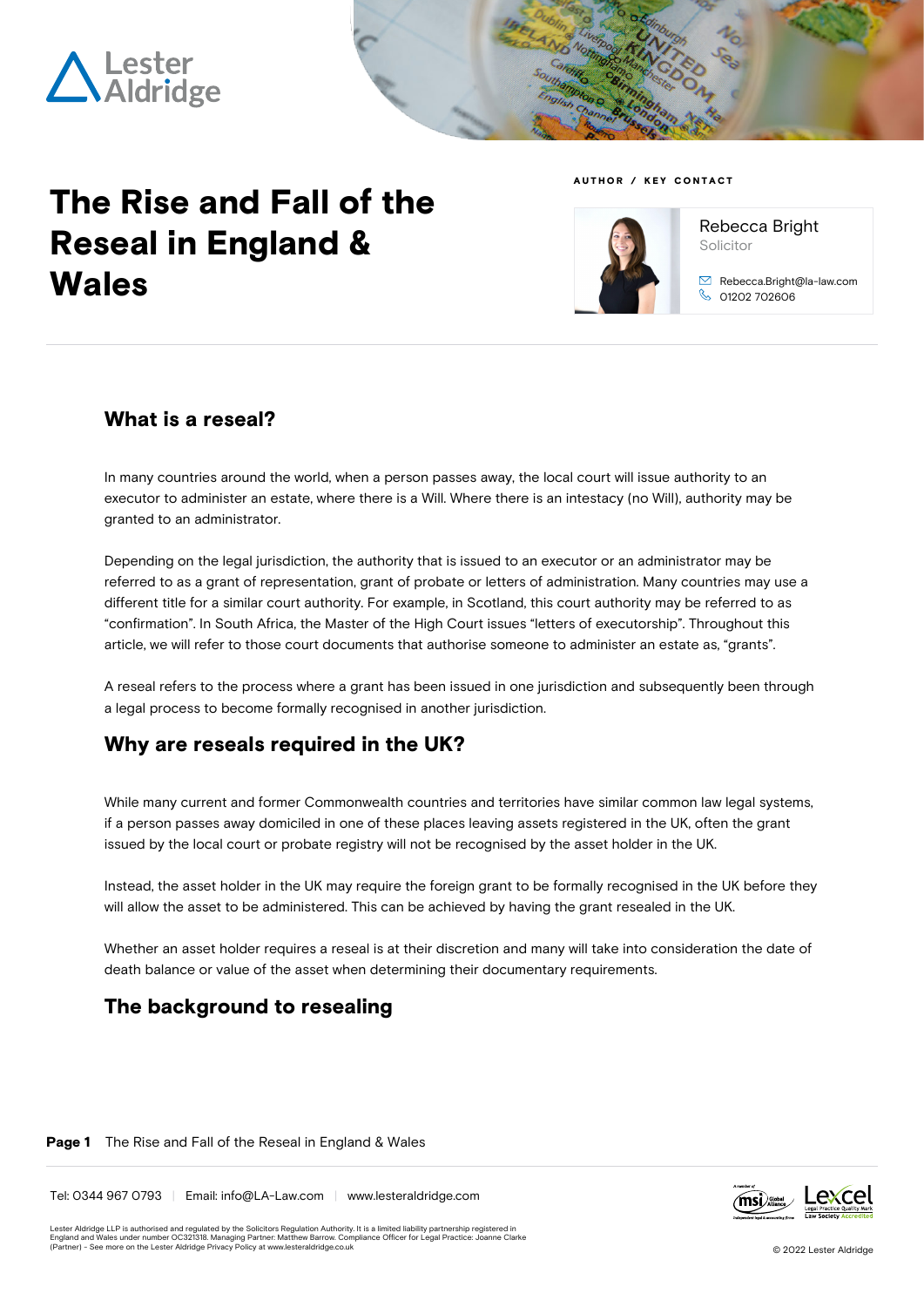

Legislation first introduced in the late 1800s paved the way for the English probate registry to reseal certain foreign grants. The foreign grants included those issued by the courts of specified current and former Commonwealth countries and territories, including South Africa, New Zealand, Australia and Canada.

One of the historical advantages to resealing was that the application was simpler than applying for a full English grant, and there was no requirement for an oath or a statement of truth. Historically, resealing was a fast and efficient way to obtain recognition of a foreign grant by the English probate registry.

### **The current position**

The grant application process at the English probate registry has recently been overhauled. Widespread changes have been implemented, including the introduction of the online portal and new forms for postal applications. An application for a reseal can currently be made by post.

Unfortunately, as a result of the changes, the historical advantage whereby an oath or statement of truth were not required has fallen away. The application that is now required to apply for a reseal is largely the same as the application required for a full English grant. We are also finding that the English probate registry is taking even longer to process reseal applications compared to full grant applications, and some reseal applications are not being dealt with correctly.

In addition, we have encountered difficulties when presenting reseals to asset holders in England – even in cases where an asset holder has specifically requested a reseal. We are finding that certain asset holders are not familiar with resealed foreign grants and that presenting a reseal can cause requisitions and delays compared with presenting a full English grant.

For the above reasons, our view is that there is currently no practical advantage to obtaining a reseal. Instead, we are assisting our clients with extracting full English grants of representation, which are acceptable to asset holders in place of resealed foreign probate documents.

# **The future for reseals in the UK**

Our recent experience is that many asset holders in England continue to request reseals. Accordingly, we are regularly contacted by clients for assistance with resealing foreign grants. We therefore do not expect the reseal to disappear any time soon, and we will continue to offer a resealing service for any client who is determined to obtain a reseal.

However, as things stand, we will continue to advise our clients of the benefits of extracting a full English grant of representation in place of a reseal. Amidst the continuing change at the English probate registry, the future for the reseal is not clear. We will remain hopeful that the reseal will one day be restored as a valuable tool in crossborder estate work.

#### **Page 2** The Rise and Fall of the Reseal in England & Wales

Tel: 0344 967 0793 | Email: info@LA-Law.com | www.lesteraldridge.com